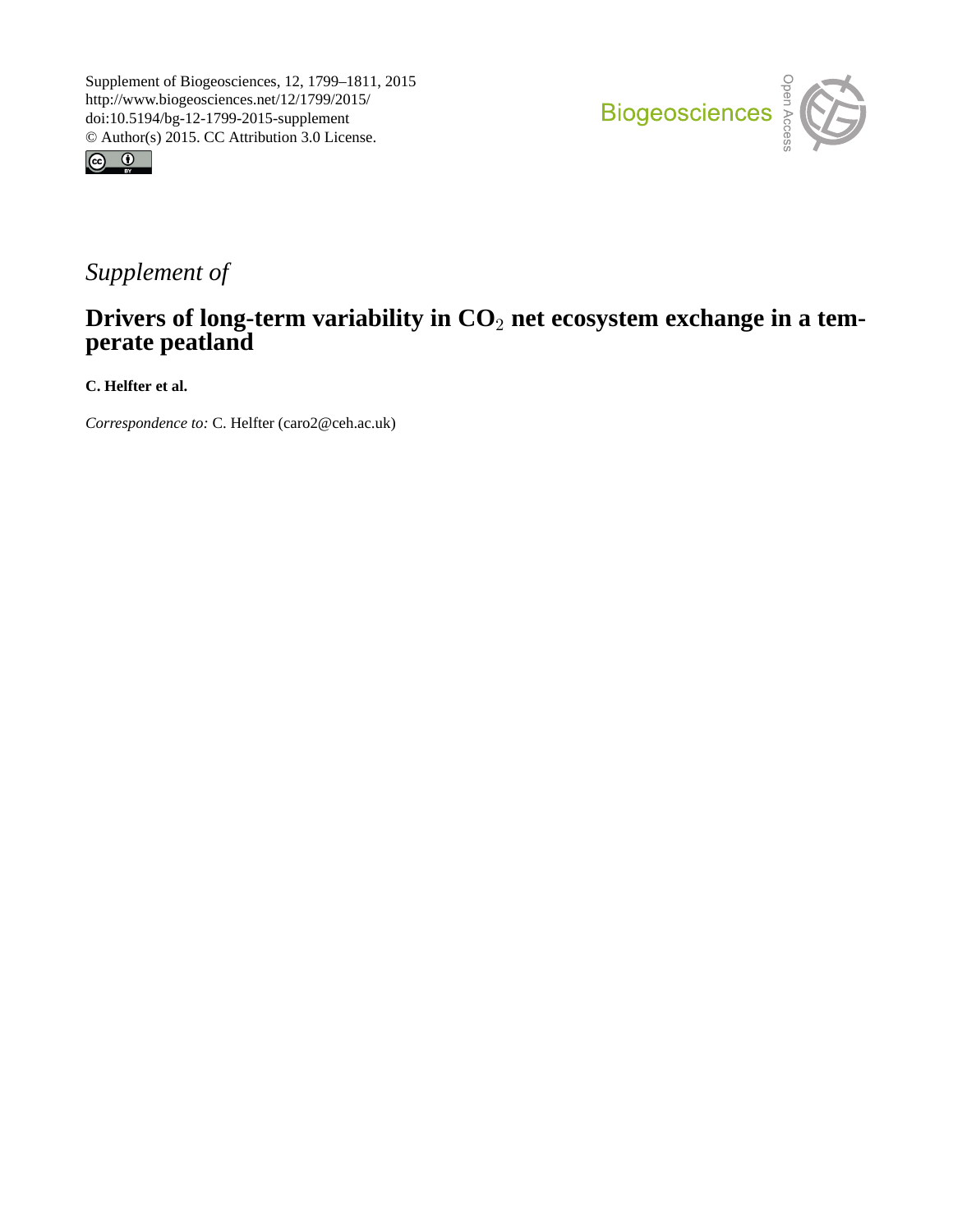## **Supplementary material**

Table S1: Non-linear regression coefficients (a and b) and associated  $R^2$  values calculated for 24-hour averages of measured night time NEE and  $T_{air}$  using eq. (1), and annual values of  $Q_{10}$  $(T_1 = 5 \text{ °C}, T_2 = 15 \text{ °C})$  calculated using eq. (2).

| Year | a                        | b      | ${\bf R}^2$ | $\mathbf{Q}_{\mathbf{10}}$ |
|------|--------------------------|--------|-------------|----------------------------|
| 2002 | 0.5876                   | 0.1285 | 0.24        | 3.61                       |
| 2003 | 0.5342                   | 0.1243 | 0.32        | 3.47                       |
| 2004 | 0.8119                   | 0.1193 | 0.37        | 3.30                       |
| 2005 | 0.5901                   | 0.1699 | 0.68        | 5.47                       |
| 2006 | 0.6596                   | 0.1212 | 0.59        | 3.36                       |
| 2007 | 0.7775                   | 0.0974 | 0.48        | 2.65                       |
| 2008 | 0.4398                   | 0.1603 | 0.61        | 4.97                       |
| 2009 | 0.9252                   | 0.0793 | 0.20        | 2.21                       |
| 2010 | 0.5757                   | 0.1103 | 0.46        | 3.01                       |
| 2011 | $\overline{\phantom{a}}$ |        |             |                            |
| 2012 | 0.8329                   | 0.1261 | 0.61        | 3.53                       |
| 2013 | 1.2919                   | 0.0824 | 0.48        | 2.28                       |



Figure S2: Monthly averages (open triangles) and 11-year monthly averages (solid diamonds) of night time ecosystem respiration as a function of air temperature. The solid line represents the non-linear regression (Eq.(1)) of 11-year monthly averages of  $R_{\text{eco}}$  vs. air temperature.